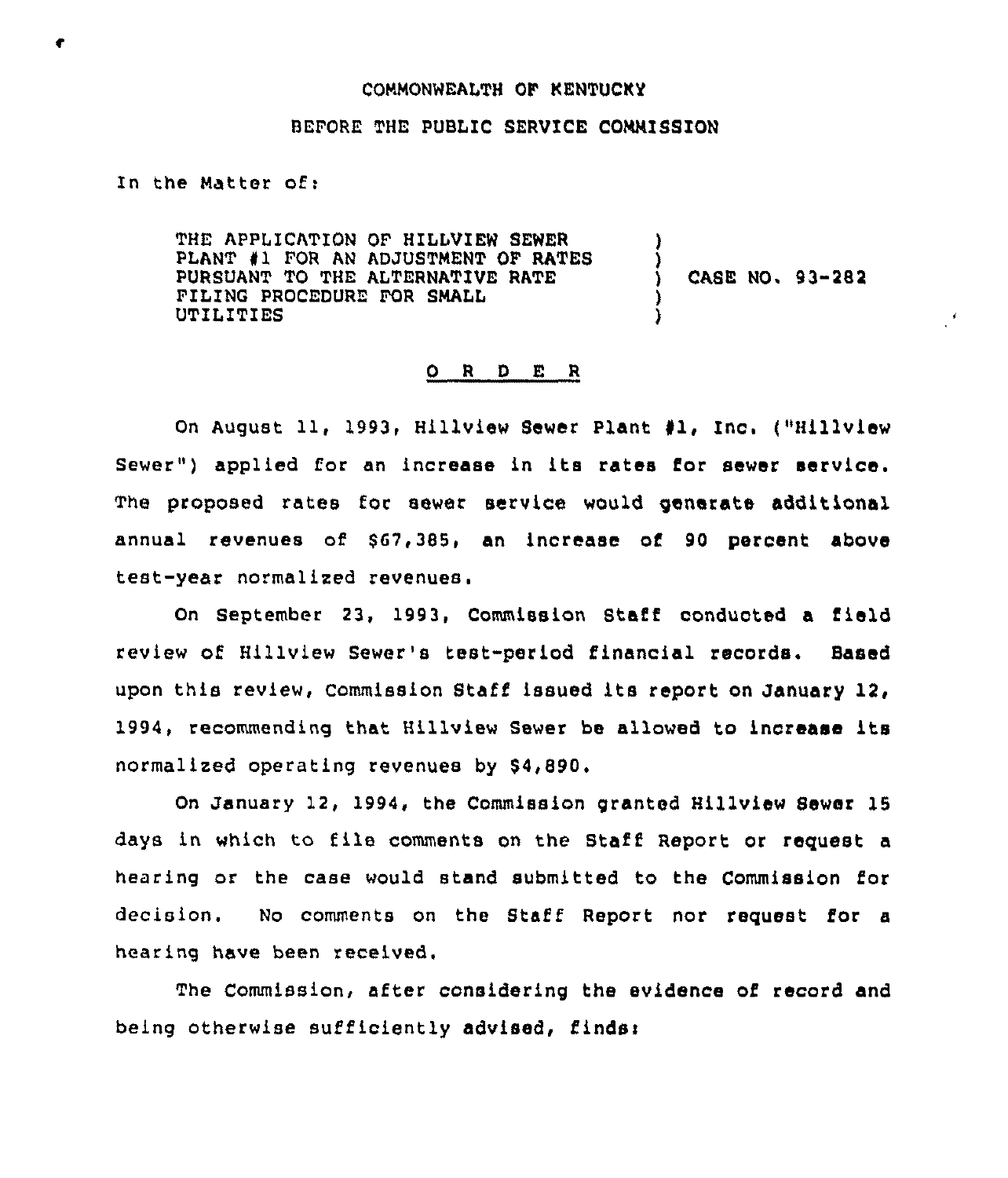1. The recommendations and findings contained in the Staff Report are supported by the evidence of record, are reasonable, and are hereby adopted as the findings of the Commission in this proceeding and are incorporated by reference as if fully set out herein.

 $2<sup>2</sup>$ The rates proposed by Hillview Sewer in its application will produce revenues in excess of that found reasonable herein and should be denied.

The rates in Appendix A are the fair, just, and 3. reasonable rates for Hillview Sewer and will produce gross annual revenues of \$79,680. These rates will allow Hillview Sewer sufficient revenues to meet its operating expenses and provide for future equity growth, including provisions for servicing its debt.

IT IS THEREFORE ORDERED that:

1. The rates proposed by Hillview Sewer in its application are denied.

2. The rates contained in Appendix A are approved for service rendered by Hillview Sewer on and after the date of this Order.

3. Within 30 days of the date of this Order, Hillview Sewer shall file with the Commission its revised tariff setting out the rates approved for service rendered on and after the date of this Order.

 $-2-$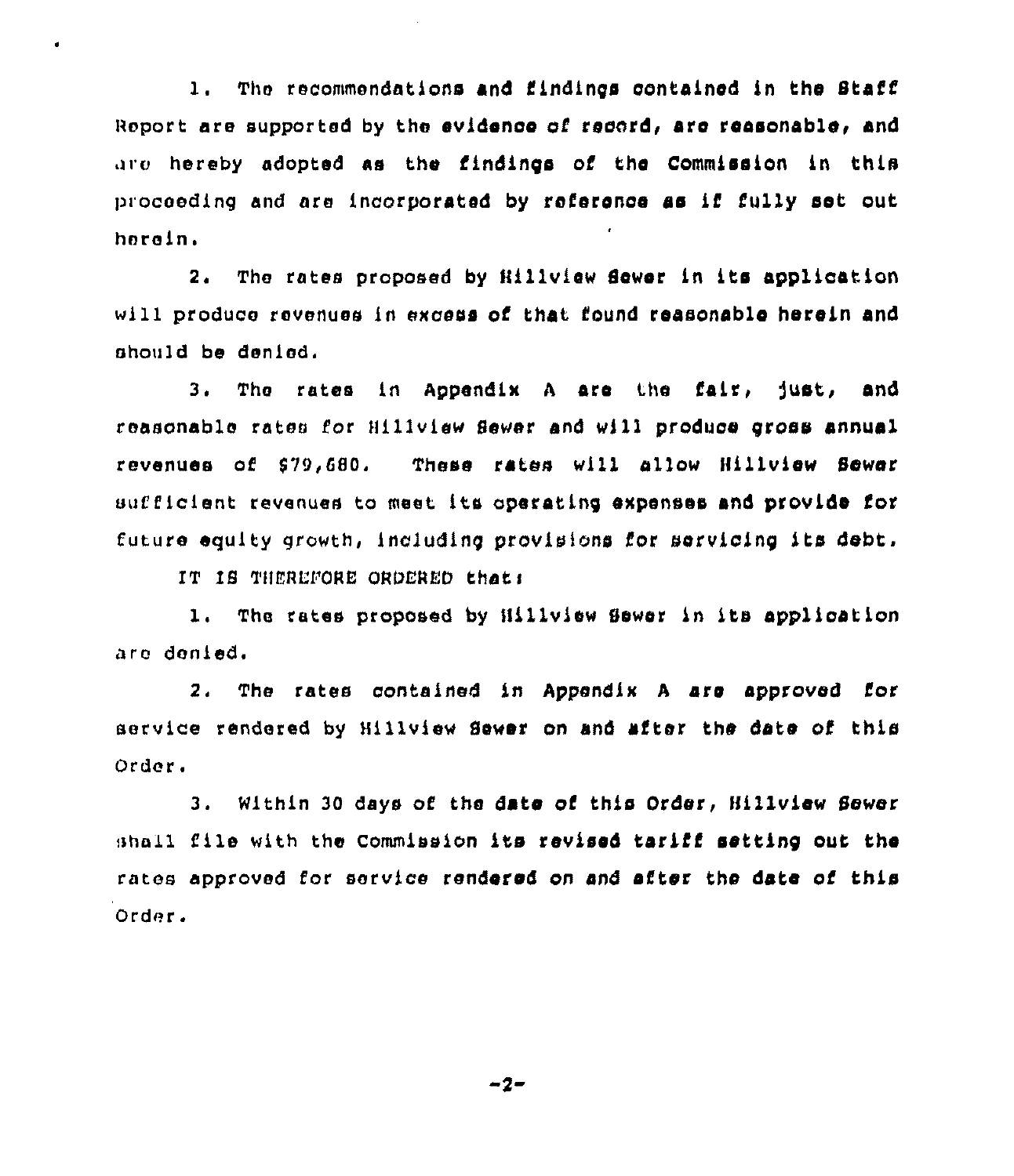Done at Frankfort, Kentucky, this 15th day of February, 1994.

PUBLIC SERVICE COMMISSION

Chairman

<u> Porathdil</u>  $\overline{\text{Comm}}$ oner

ATTEST:

 $\bullet$ 

**Executive Director**